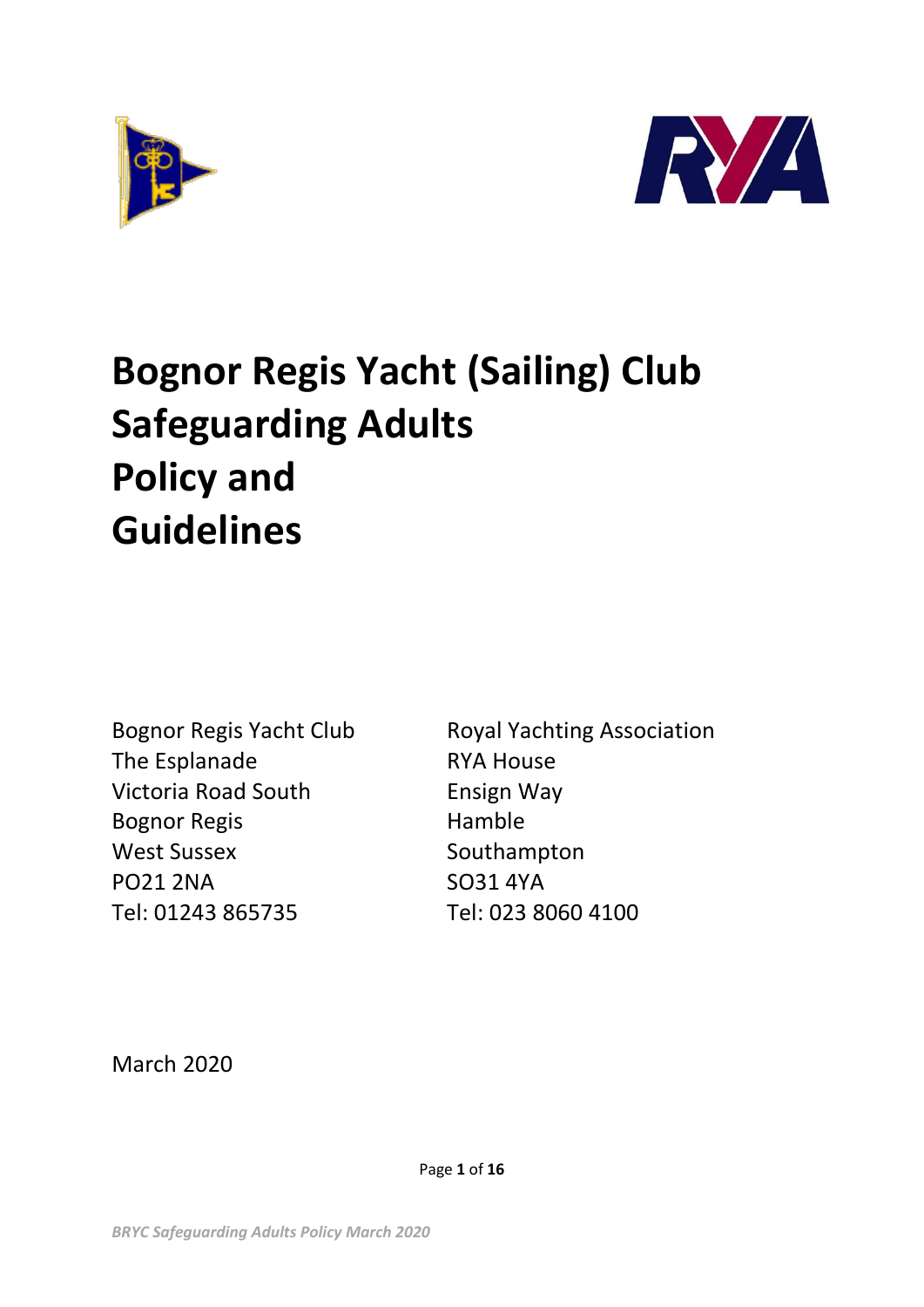### Contents **Page**

|                                 | 1. Bognor Regis Yacht Club Safeguarding Adults Policy Statement | 3  |  |
|---------------------------------|-----------------------------------------------------------------|----|--|
|                                 | 2. Bognor Regis Yacht Club Safeguarding Policy and Procedures   | 4  |  |
|                                 | 3. What is Abuse                                                | 5  |  |
|                                 | 4. Recognising Abuse                                            | 7  |  |
|                                 | 5. If you are concerned                                         | 8  |  |
|                                 | 6. Handling concerns, reports or allegations                    | 9  |  |
|                                 | 7. Handling an allegation from an adult at risk                 | 9  |  |
|                                 | 8. Recording and Handling Information                           | 10 |  |
|                                 | 9. Reporting Procedures (flowchart 1)                           | 11 |  |
|                                 | 10. Reporting Procedures (flowchart 2)                          | 12 |  |
|                                 | 11. Safeguarding Referral Form                                  | 13 |  |
|                                 | 14<br>12. Handout for instructors, coaches and volunteers       |    |  |
| 13. Self Declaration Form<br>15 |                                                                 |    |  |

Any comments, amendments or additions to this policy are welcome. Please contact Paul Adams [padamsh16@hotmail.co.uk](mailto:padamsh16@hotmail.co.uk)

Page **2** of **16**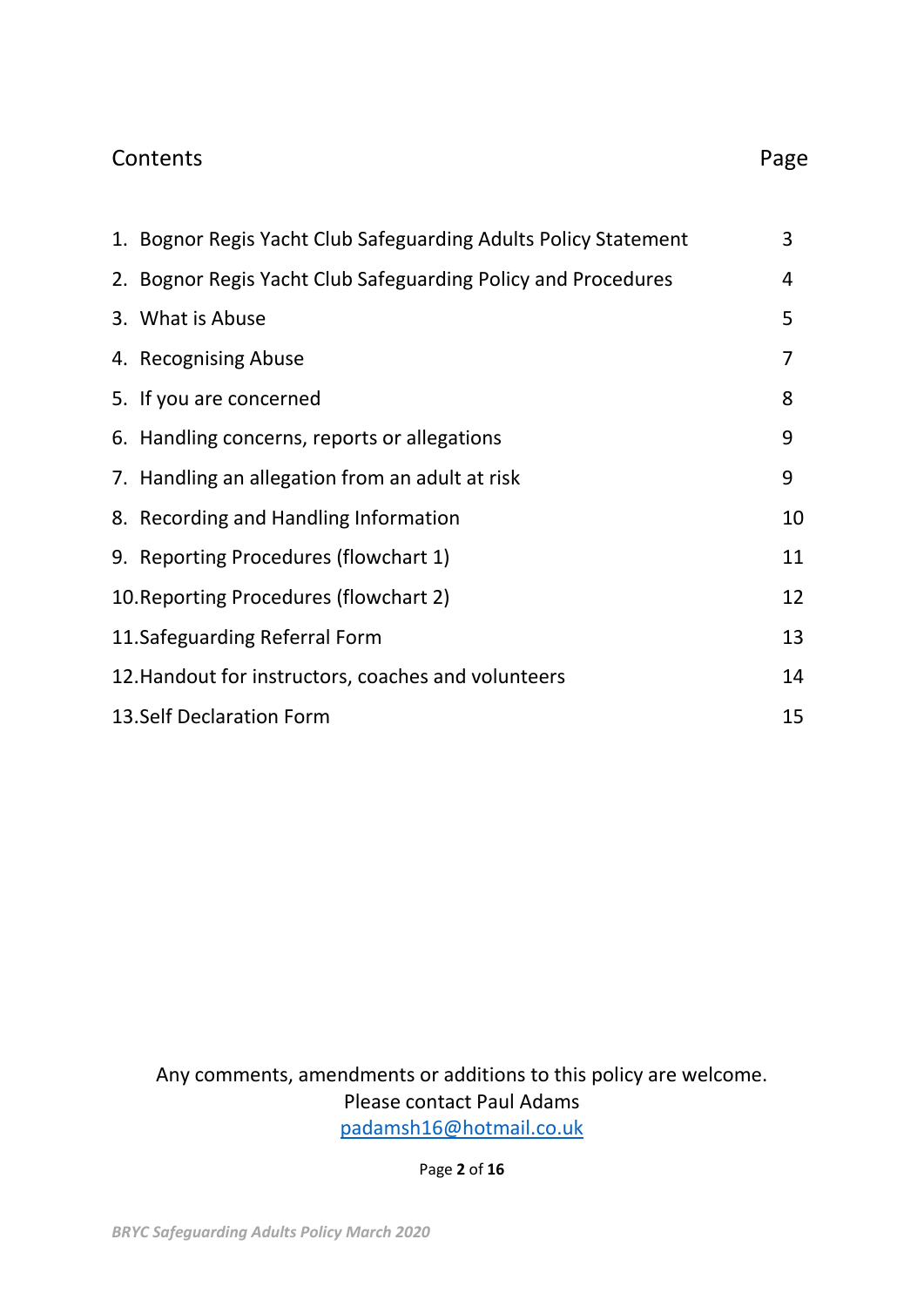## **BOGNOR REGIS YACHT CLUB** Safeguarding Adults Policy Statement

**This policy refers to anyone aged 18 or over who may be defined by the Care Act 2014<sup>1</sup> as an 'Adult at Risk', who is in need of care or support, and who because of those needs is unable to safeguard themselves at all times.** 

**Bognor Regis Yacht Club is committed to safeguarding adults at risk taking part in its activities from physical, sexual, psychological, financial or discriminatory abuse or neglect. We recognise that everyone, irrespective of age, disability, gender reassignment, race, religion or belief, sex, sexual orientation, pregnancy and maternity, marriage or civil partnership or social status, has a right to protection from discrimination and abuse.** 

**Bognor Regis Yacht Club takes all reasonable steps to ensure that, through safe recruitment, appropriate operating procedures and training, it offers a safe environment to adults at risk participating in events and activities. All participants will be treated with dignity and respect.**

Bognor Regis Yacht Club:

.

**.** 

- Recognises that safeguarding adults who may be at risk is the responsibility of everyone, not just those who work directly with them.
- Carefully recruits and selects all employees, contractors and volunteers in roles involving close contact with adults at risk and provides them with appropriate information or training.
- Responds swiftly and appropriately to all complaints and concerns about poor practice or suspected abuse, referring to external agencies as necessary.
- Regularly reviews safeguarding procedures and practices in the light of experience or to take account of legislative, social or technological changes.
- Communicates changes and shares good practice with training centres, clubs, class associations and Sailability groups.

#### **The Club Welfare Officer should be notified of all relevant concerns, allegations or complaints.**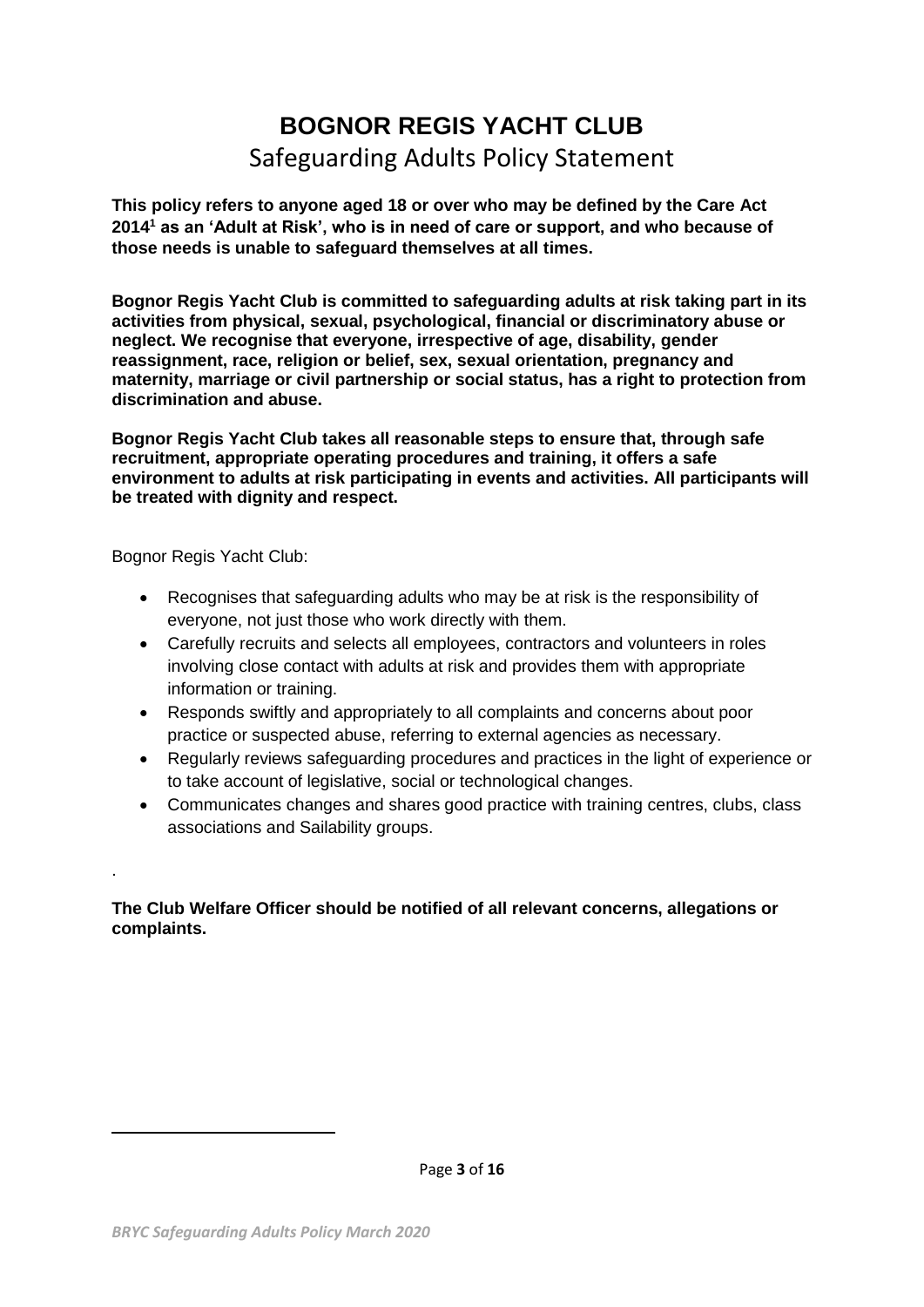#### **Bognor Regis Yacht Club Safeguarding Policy and Procedures**

Revised Feb 2020

**Bognor Regis Yacht Club** is committed to safeguarding adults at risk taking part in its activities from physical, sexual, psychological, financial or discriminatory abuse or neglect. We recognise that everyone, irrespective of age, disability, gender reassignment, race, religion or belief, sex, sexual orientation, pregnancy and maternity, marriage or civil partnership or social status, has a right to protection from discrimination and abuse.

**Bognor Regis Yacht Club** takes all reasonable steps to ensure that, through safe recruitment, appropriate operating procedures and training, it offers a safe environment to adults at risk participating in its activities. All participants will be treated with dignity and respect.

All members and volunteers should be aware of the policy.

#### **Club Welfare Officer**

The Club Welfare Officer is: **Paul Adams**

**Email: [padamsh16@hotmail.co.uk](mailto:padamsh16@hotmail.co.uk) Tel: 07717 774468**

#### **Staff and Volunteers**

All Club staff and volunteers whose role brings them into regular contact with adults at risk will be asked to provide references. The Club Welfare Officer and those regularly instructing, coaching or supervising adults at risk will also be asked to apply for an Enhanced Criminal Records Disclosure. Those providing personal care will be asked to apply for an Enhanced Disclosure with Barred List check

#### **Good Practice**

All members of the Club should follow the good practice guidelines attached *(see page 14).* Those working with adults at risk should be aware of the guidance on recognising abuse *(see page7)*

#### **Concerns**

Anyone who is concerned about the welfare of an adult, either outside the sport or within the Club, should inform the Club Welfare Officer immediately, in strict confidence. The Club Welfare Officer will follow the correct procedures *(see Flowcharts 1 and 2)*. Any member of the Club failing to comply with the Safeguarding Adults policy and any relevant Codes of Conduct may be subject to disciplinary action under Club Rule 11.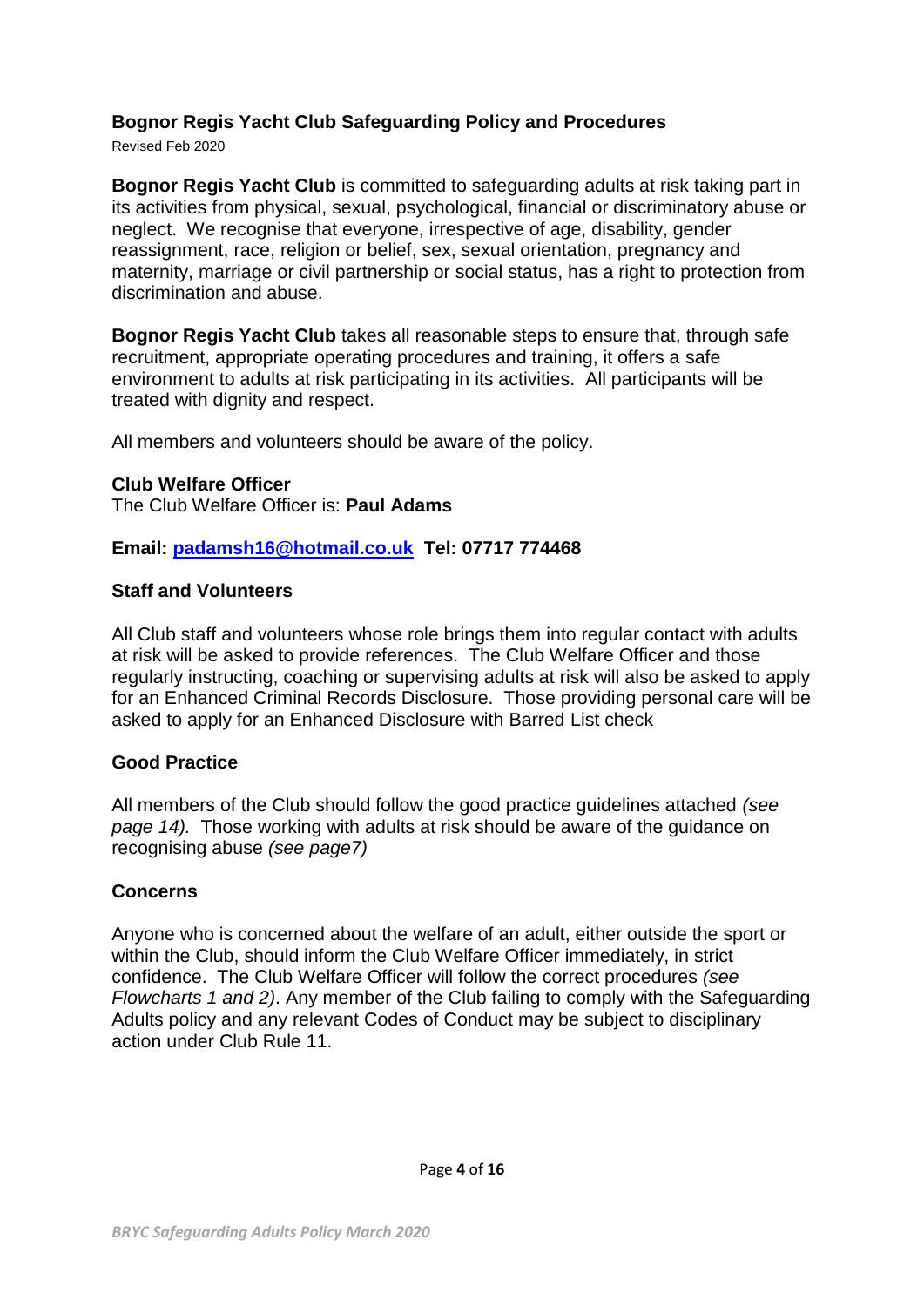#### **What is Abuse**

(Based on the statutory guidance supporting the implementation of the Care Act 2014)

Abuse is a violation of an individual's human and civil rights by another person or persons.

Adults at risk may be abused by a wide range of people including family members, professional staff, care workers, volunteers, other service users, neighbours, friends, and individuals who deliberately exploit vulnerable people. Abuse may occur when an adult at risk lives alone or with a relative, within nursing, residential or day care settings, hospitals and other places assumed to be safe, or in public places.

The following is not intended to be an exhaustive list of types of abuse or exploitation but an illustrative guide as to the sort of behaviour which could give rise to a safeguarding concern:

**Physical abuse** - including assault, hitting, slapping, pushing, misuse of medication, restraint, or inappropriate physical sanctions.

**Domestic violence** – including psychological, physical, sexual, financial, emotional abuse; so called 'honour' based violence. This won't happen at a club/centre, but there could be concerns about a participant's home situation.

**Sexual abuse** - including rape, indecent exposure, sexual harassment, inappropriate looking or touching, sexual teasing or innuendo, sexual photography, subjections to pornography or witnessing sexual acts, indecent exposure and sexual assault or sexual acts to which the adult has not consented or was pressured into consenting.

**Psychological abuse** - including emotional abuse, threats of harm or abandonment, deprivation of contact, humiliation, blaming, controlling, intimidation, coercion, harassment, verbal abuse, isolation or unreasonable and unjustified withdrawal from services or supportive networks. In a club context this might include excluding a member from social activities.

**Financial or material abuse** - including theft, fraud, internet scamming, coercion in relation to an adult's financial affairs or arrangements, including in connection with wills, property, inheritance or financial transactions, or the misuse or misappropriation of property, possessions or benefits. People with learning disabilities or dementia are particularly vulnerable to this type of abuse. An example might be encouraging someone to book and pay for training courses that are inappropriate for their level of ability, or to purchase sailing clothing or equipment they don't need.

**Discriminatory abuse** - including forms of harassment, slurs or similar treatment; because of race, gender and gender identity, age, disability, sexual orientation or religion.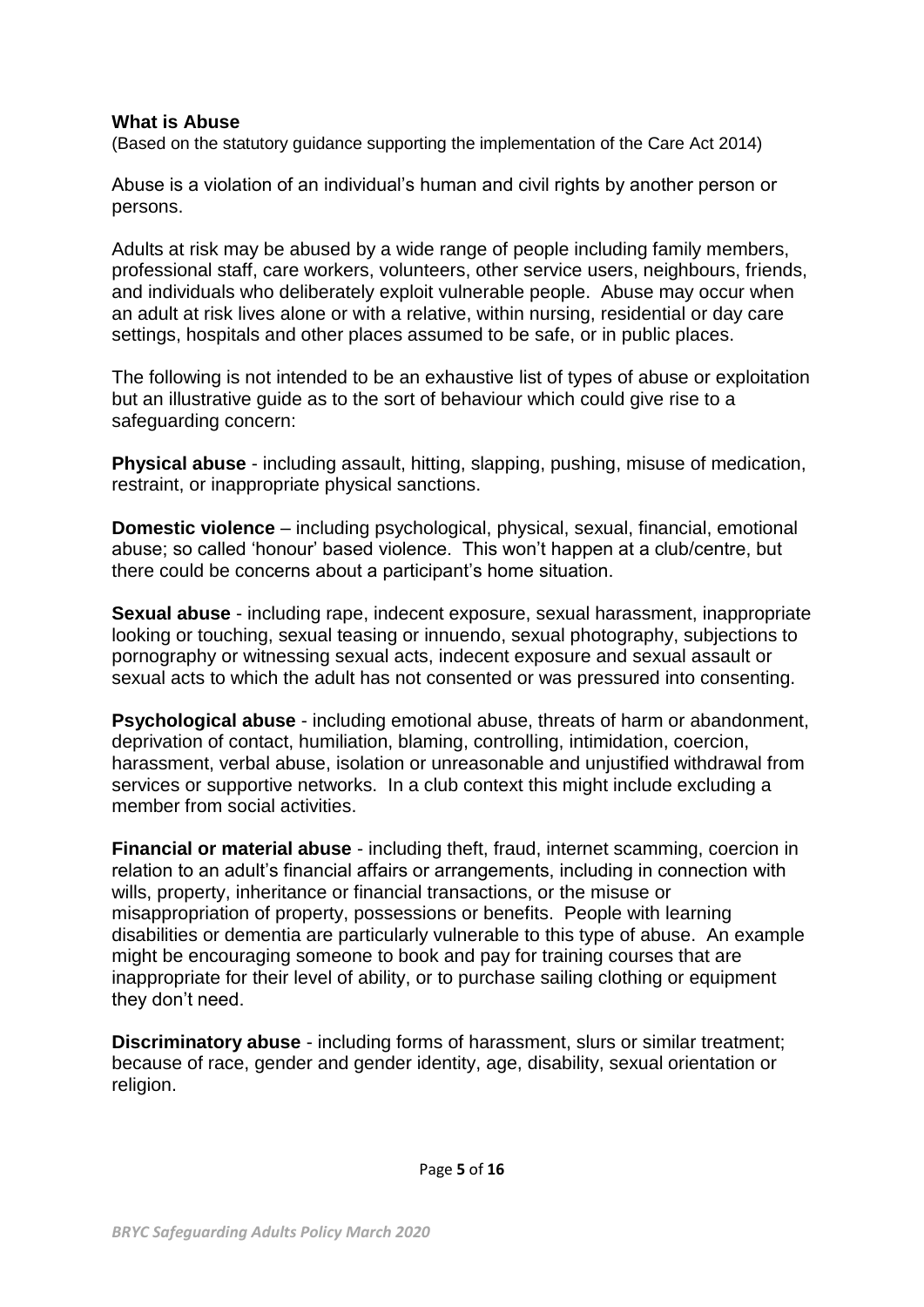**Neglect and acts of omission** - including ignoring medical, emotional or physical care needs, failure to provide access to appropriate health, care and support or educational services, the withholding of the necessities of life, such as medication, adequate nutrition and heating; or in a watersports context, failing to ensure that the person is adequately protected from the cold or sun or properly hydrated while on the water.

**Self-neglect** – this covers a wide range of behaviour neglecting to care for one's personal hygiene, health or surroundings and includes behaviour such as hoarding. Self-neglect might indicate that the person is not receiving adequate support or care, or could be an indication of a mental health issue such as depression.

**Organisational abuse** – including neglect and poor care practice within an institution or specific care setting such as a hospital or care home, for example, or in relation to care provided in one's own home. This may range from one-off incidents to on-going ill-treatment. It can be through neglect or poor professional practice as a result of the structure, policies, processes and practices within an organisation.

**Modern slavery** – encompasses slavery, human trafficking, forced labour and domestic servitude. Traffickers and slave masters use whatever means they have at their disposal to coerce, deceive and force individuals into a life of abuse, servitude and inhumane treatment.

Not included in the Care Act 2014 but also relevant:

**Bullying** (including 'cyber bullying' by text, e-mail, social media etc) - may be seen as deliberately hurtful behaviour, usually repeated or sustained over a period of time, where it is difficult for those being bullied to defend themselves. The bully may be another vulnerable person. Although anyone can be the target of bullying, victims are typically shy, sensitive and perhaps anxious or insecure. Sometimes they are singled out for physical reasons – being overweight, physically small, having a disability - or for belonging to a different race, faith or culture.

**Mate Crime** – a 'mate crime' as defined by the Safety Net Project is 'when vulnerable people are befriended by members of the community who go on to exploit and take advantage of them. It may not be an illegal act but still has a negative effect on the individual'. Mate Crime is carried out by someone the adult knows. There have been a number of serious cases relating to people with a learning disability who were seriously harmed by people who purported to be their friends.

**Radicalisation** - the aim of radicalisation is to inspire new recruits, embed extreme views and persuade vulnerable individuals to the legitimacy of a cause. This may be direct through a relationship, or through social media.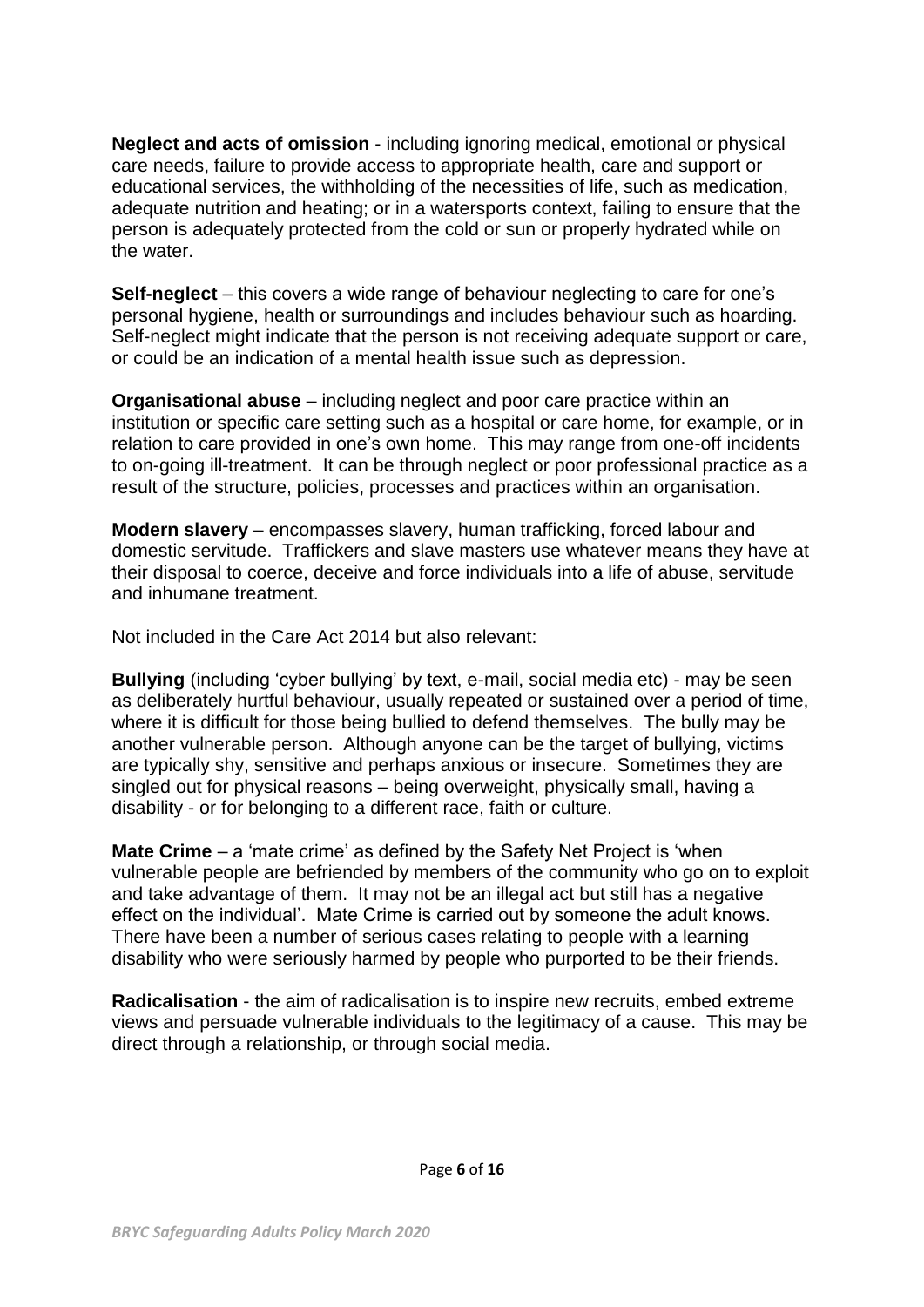#### **Recognising abuse**

Revised April 2017

Patterns of abuse vary and include:

- Serial abusing in which the perpetrator seeks out and 'grooms' individuals. Sexual abuse sometimes falls into this pattern as do some forms of financial abuse
- Long-term abuse in the context of an ongoing family relationship such as domestic violence between spouses or generations or persistent psychological abuse; or
- Opportunistic abuse such as theft occurring because money or valuable items have been left lying around.

Signs and indicators that may suggest someone is being abused or neglected include:

- Unexplained bruises or injuries or lack of medical attention when an injury has occurred
- Someone losing or gaining weight, or an unkempt appearance
- A change in behaviour or confidence
- Self-harming
- A person's belongings or money go missing
- The person is not attending, or no longer enjoying, their sessions
- A person has a fear of a particular group or individual
- $\bullet$  A disclosure someone tells you or another person that they are being abused.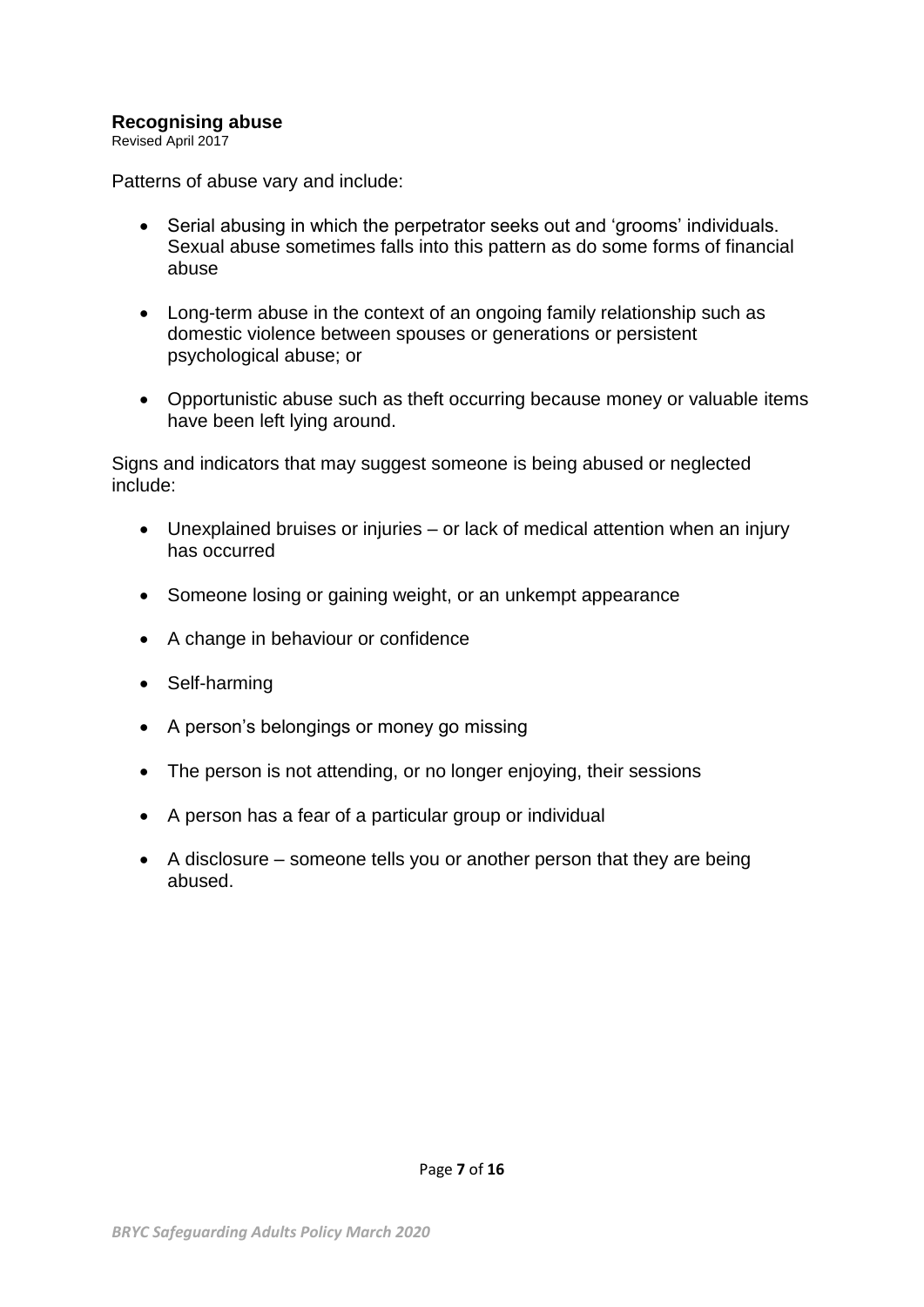#### **If you are concerned**

Revised Feb 2020

If there are concerns about abuse taking place in the person's home, talking to their carers might put them at greater risk. If you cannot talk to the carers, consult your organisation's designated Welfare Officer or the person in charge. It is this person's responsibility to make the decision to contact Adult Social Care Services. It is NOT their responsibility to decide if abuse is taking place, BUT it is their responsibility to act on your concerns.

Social care professionals involved in taking decisions about adults at risk must take all of the circumstances into account and act in the individual's best interests. You are not expected to be able to take such decisions.

The following six principles inform the way in which professionals and other staff in care and support services and other public services in England and Wales work with adults:

- **Empowerment** People being supported and encouraged to make their own decisions and informed consent
- **Prevention** It is better to take action before harm occurs
- **Proportionality** The least intrusive response appropriate to the risk presented
- **Protection** Support and representation for those in greatest need
- **Partnership** Local solutions through services working with their communities. Communities have a part to play in preventing, detecting and reporting neglect and abuse
- **Accountability** Accountability and transparency in delivering safeguarding.

Local authorities in England act in accordance with the principles set out in the guide 'Making Safeguarding Personal' 2014. Adult safeguarding should be person led and outcome focussed. The person should be engaged in a conversation about how best to respond to their safeguarding situation in a way that enhances involvement, choice and control, as well as improving quality of life, well-being and safety.

Some instances of abuse will constitute a criminal offence, for example assault, sexual assault and rape, fraud or other forms of financial exploitation and certain forms of discrimination. This type of abuse should be reported to the Police.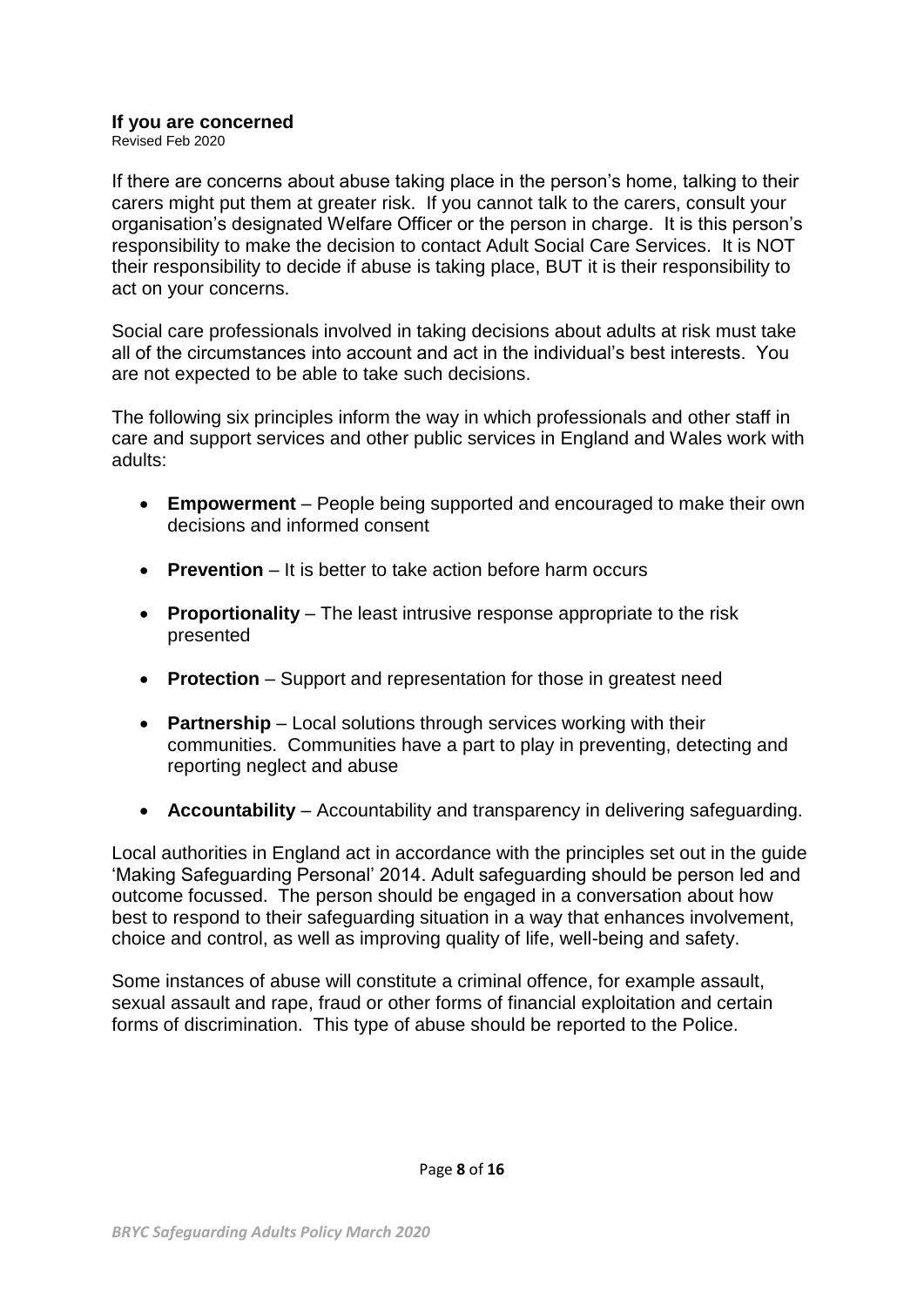#### **Handling concerns, reports or allegations**

March 2015

This section is primarily for the organisation's designated Welfare Officer, but everyone should be aware of the procedures to follow if there are concerns *(see flowcharts 1 & 2 below).*

A complaint, concern or allegation may come from a number of sources: the adult at risk, their carers, someone else within your organisation. It may involve the behaviour of one of your volunteers or employees, or something that has happened to the person outside the sport. Vulnerable people may confide in someone they trust, in a place where they feel at ease.

An allegation may range from mild verbal bullying to physical or sexual abuse. It can be difficult to distinguish poor practice, whether intentional or accidental, from abuse. If you are concerned that an adult at risk may be being abused, it is NOT your responsibility to decide whether it is poor practice or abuse, or to investigate further, BUT it is your responsibility to act on your concerns. For guidance on recognising abuse, *(see page 7).*

If there is an allegation or concern about an adult at risk who has capacity **their consent must be obtained** before any referral is made, unless others are also at risk of harm. No information should be given to the adult's family or carers without their consent.

If the adult does not have capacity and is unable to give consent, a referral may be made and their family or carers informed, provided that they are involved in the individual's life and are not implicated in the allegation.

#### **Handling an allegation from an adult at risk**

Revised April 2017

Always:

- $\bullet$  stay calm ensure that the person is safe and feels safe
- show and tell the person that you are taking what he/she says seriously
- reassure the person and stress that he/she is not to blame
- be careful about physical contact, it may not be what the person wants
- be honest, explain that you will have to tell someone else to help stop the alleged abuse
- make a record of what the person has said as soon as possible after the event, using their own words
- follow your organisation's safeguarding procedures.

Never:

- rush into actions that may be inappropriate
- make promises you cannot keep (eg. you won't tell anyone)
- ask leading questions (see 'Recording and handling information' below)

Page **9** of **16**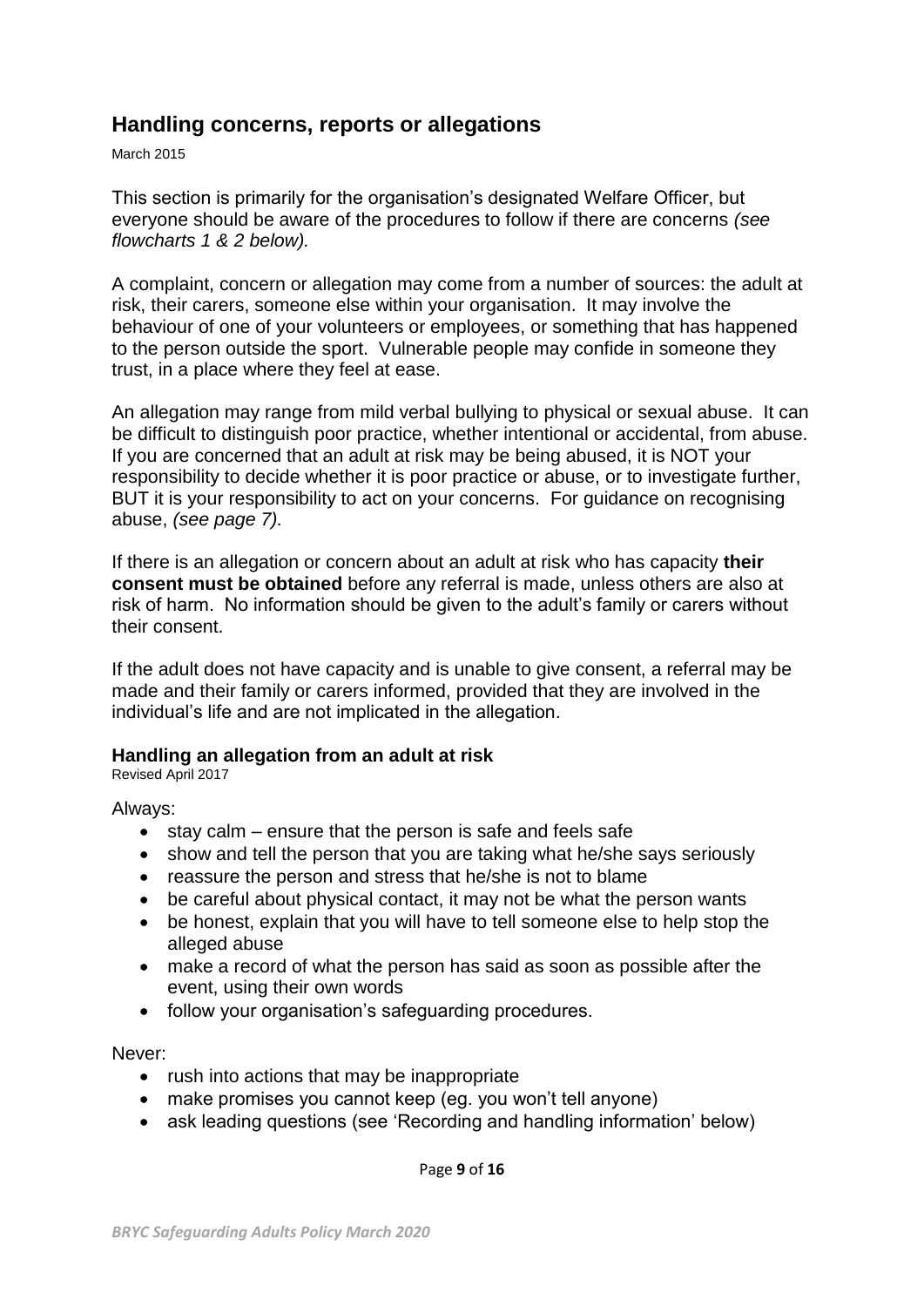take sole responsibility – consult someone else (ideally the designated Welfare Officer or the person in charge or someone you can trust) so that you can begin to protect the adult at risk and gain support for yourself.

You may be upset about what the person has said or you may worry about the consequences of your actions. However, one thing is certain – you cannot ignore it. Professionals involved in taking decisions about adults at risk must take all of the circumstances into account and act in the individual's best interests. You are not expected to be able to take such decisions.

#### **Recording and handling information**

#### Revised April 2018

If you suspect that an adult at risk may have been the subject of any form of physical, emotional or sexual abuse or neglect, the allegation must be referred as soon as possible to Adult Social Care who have trained experts to handle such cases. Do not start asking leading questions which may jeopardise any formal investigation.

A leading question is where you suggest an answer or provide options that only need a 'yes' or 'no' answer, instead of allowing the person to explain things in their own words. An example would be asking 'did X hit you?' instead of 'how did you get that bruise?'. Use open questions such as 'what happened next?'. Only ask questions to confirm that you need to refer the matter to someone else. If the person has difficulty communicating, ask them if they would like someone there to assist or interpret, but do not assume that they want their regular carer present.

Listen to and keep a record of anything the person tells you or that you have observed and, with their consent where possible, pass the information on to the statutory authorities *(see page 13 for Referral Form).* Take care to distinguish between fact, observation, allegation and opinion. It is important that the information is accurate.

**All information must be treated as confidential and only shared with those who need to know**. If the allegation or suspicion concerns someone within your club or centre, only the person's carers, the organisation's Welfare/Safeguarding Officer, the person in charge of the organisation (unless any of them are the subject of the allegation), the relevant authorities and the RYA Safeguarding Manager should be informed. If the alleged abuse took place outside the sport, Adult Social Care will decide who else needs to be informed. It should not be discussed by anyone within the organisation other than those who received or initiated the allegation and, if different, the person in charge.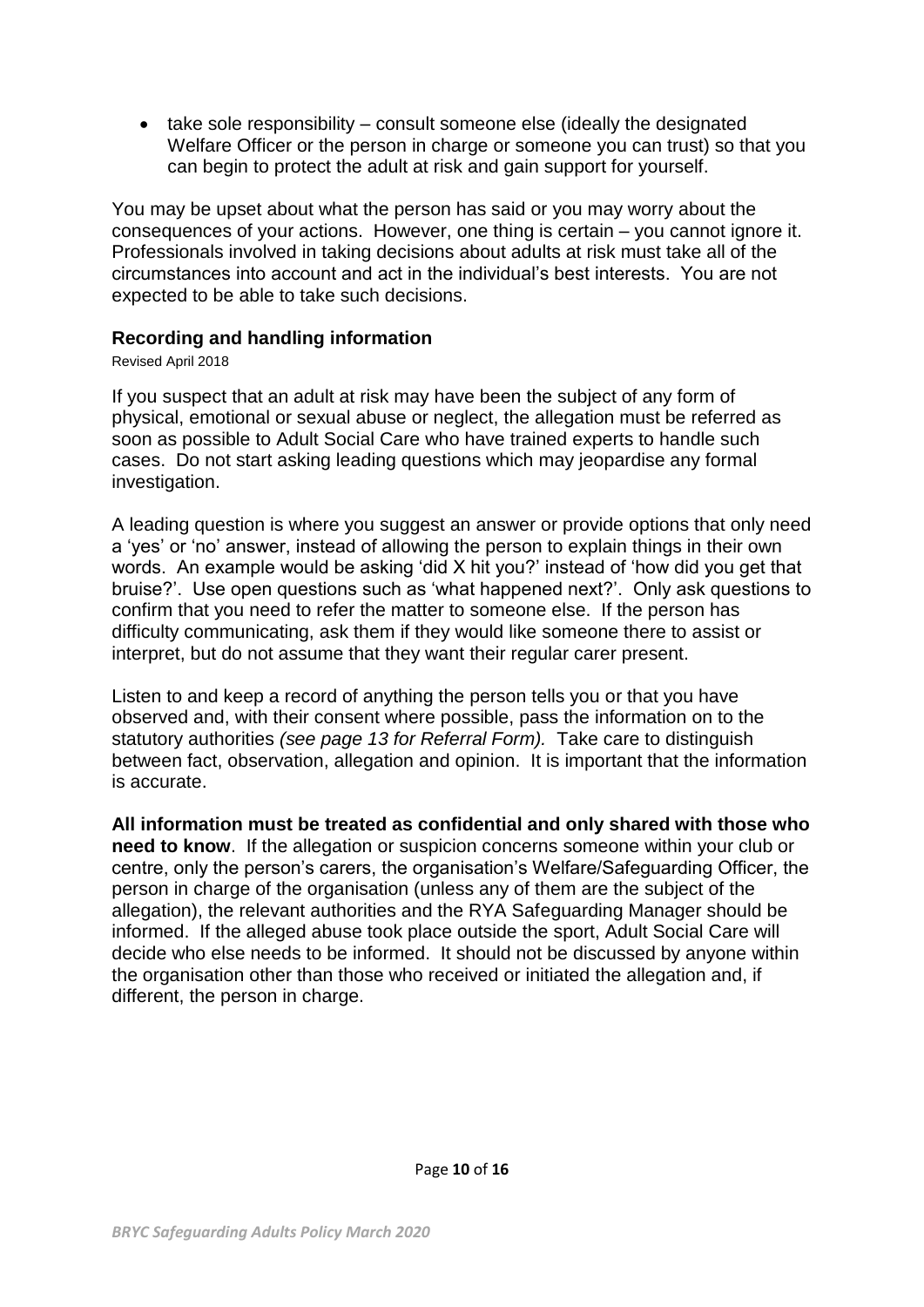#### **Reporting Procedures**

If you are uncertain what to do at any stage, contact the RYA's Safeguarding Manager on 023 8060 4104 or your local authority Adult Social Care department.

Details of Adult Social Care departments and emergency duty teams are listed on local authority websites and in local phone books. If you are unable to find the appropriate contact number, call the RYA's Safeguarding Manager or, if the person is at immediate risk, the Police.



Page **11** of **16**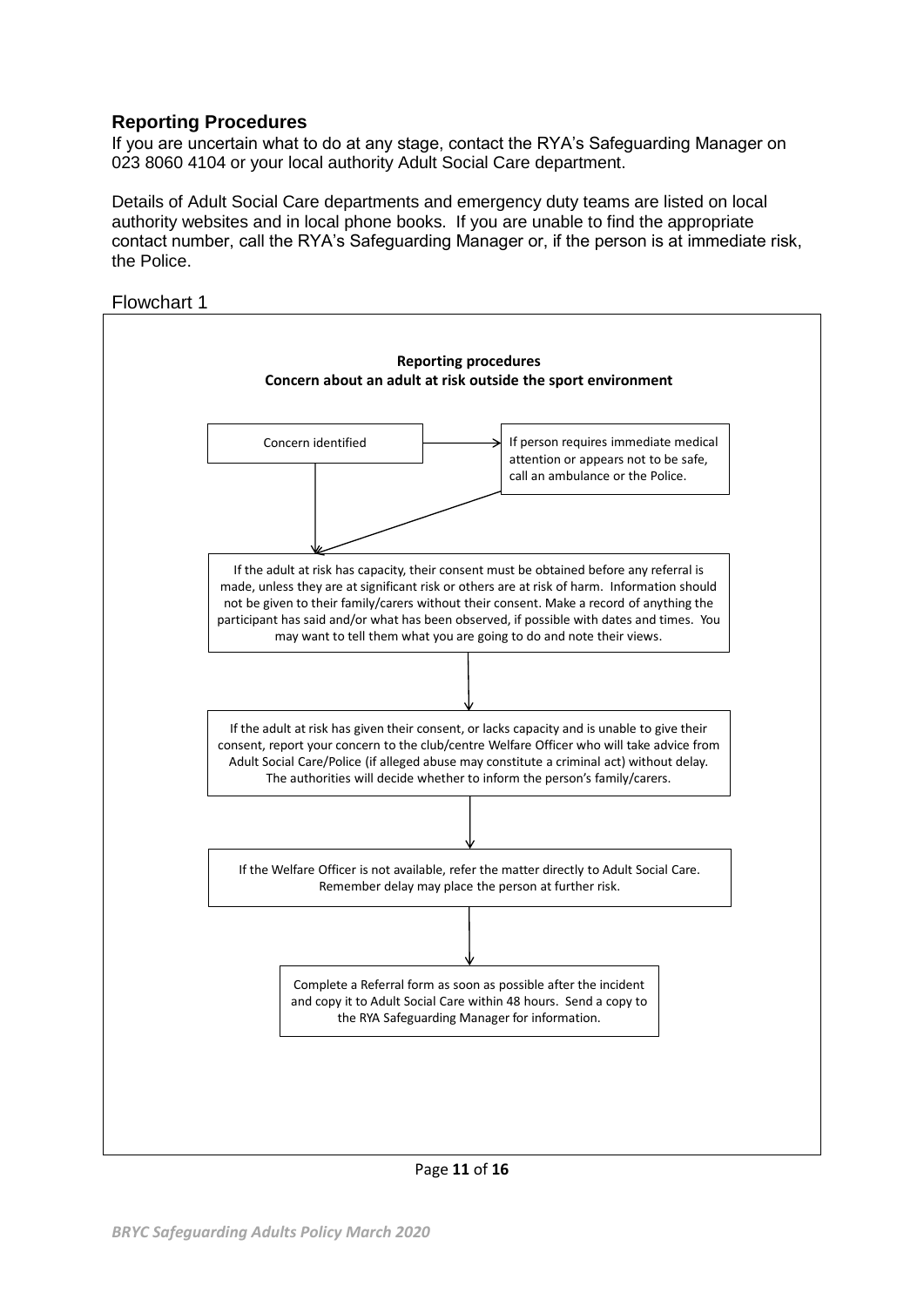#### **Reporting procedures Concern about the behaviour of someone at a club/centre**

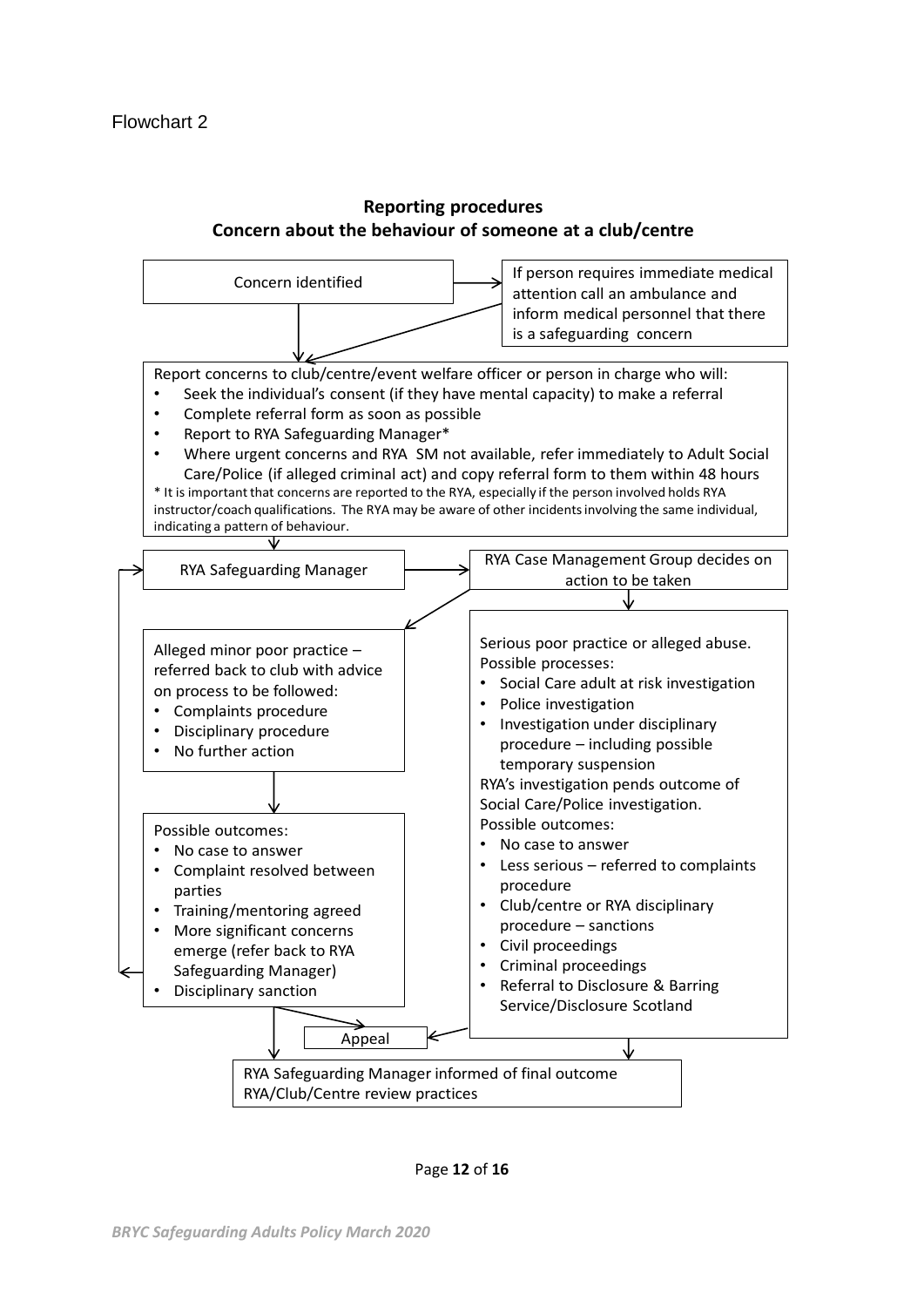#### **Safeguarding referral form**

| Revised April 2018                  |  |  |  |
|-------------------------------------|--|--|--|
| Date and time of incident           |  |  |  |
| Name and position of person about   |  |  |  |
| whom report, complaint or           |  |  |  |
| allegation is made                  |  |  |  |
| Name and age (if known) of adult at |  |  |  |
| risk involved                       |  |  |  |
|                                     |  |  |  |
| Name of club or organisation        |  |  |  |
| Nature of incident, complaint or    |  |  |  |
| allegation                          |  |  |  |
| (continue on separate page if       |  |  |  |
| necessary)                          |  |  |  |
|                                     |  |  |  |
|                                     |  |  |  |
|                                     |  |  |  |
|                                     |  |  |  |
|                                     |  |  |  |
| Action taken by organisation        |  |  |  |
| (continue on separate page if       |  |  |  |
| necessary)                          |  |  |  |
|                                     |  |  |  |
|                                     |  |  |  |
|                                     |  |  |  |
|                                     |  |  |  |
|                                     |  |  |  |
|                                     |  |  |  |
| If Adult Social Care or Police      |  |  |  |
| contacted, name, position and       |  |  |  |
| telephone number of person          |  |  |  |
| handling case                       |  |  |  |
| Name, organisation and position of  |  |  |  |
| person completing form              |  |  |  |
|                                     |  |  |  |
|                                     |  |  |  |
| Contact telephone number and e-     |  |  |  |
| mail address                        |  |  |  |
| Signature of person completing      |  |  |  |
| form                                |  |  |  |
| Date and time form completed        |  |  |  |
| Name and position of organisation's |  |  |  |
| welfare officer or person in charge |  |  |  |
| (if different from above)           |  |  |  |
| Contact telephone number and e-     |  |  |  |
| mail address                        |  |  |  |
|                                     |  |  |  |

This form should be copied, marked 'Private and Confidential', to the RYA Safeguarding and Equality Manager, RYA House, Ensign Way, Hamble, Southampton, SO31 4YA, e-mail [safeguarding@rya.org.uk](mailto:safeguarding@rya.org.uk) and to the statutory authorities (if they have been informed of the incident) within 48 hours of the incident.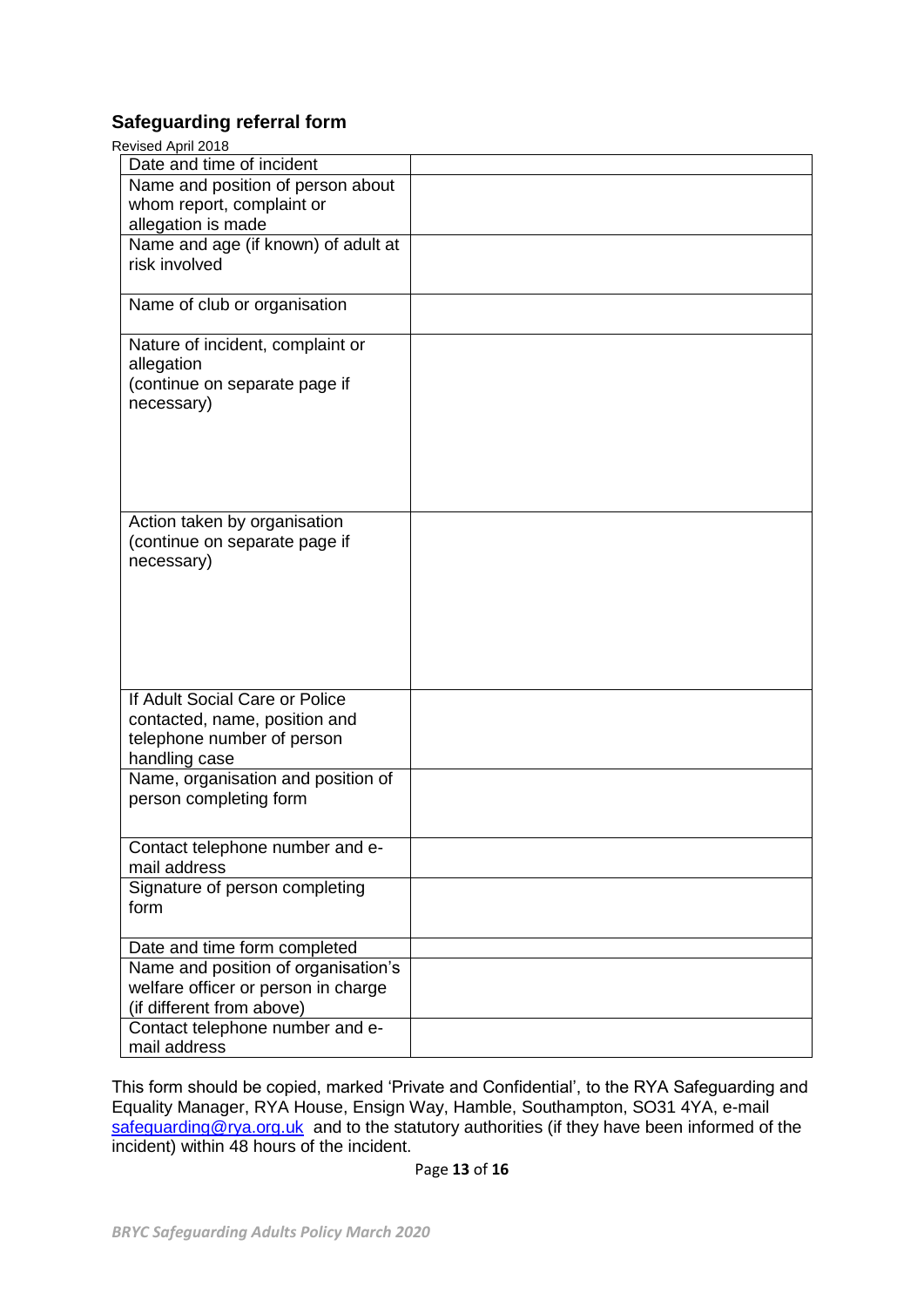## **BOGNOR REGIS YACHT CLUB**

#### **HANDOUT FOR INSTRUCTORS, COACHES AND VOLUNTEERS GOOD PRACTICE GUIDE**

This guide only covers the essential points of good practice when working with adults at risk. You should also read the organisation's Safeguarding Policy and Procedures which are available for reference at all times.

- Always communicate clearly, in whatever way best suits the individual, and check their understanding and expectations
- Always try to work in an open environment in view of others
- Avoid spending any significant time working with adults at risk in isolation
- Do not take an adult at risk alone in a car, however short the journey, unless you are certain that the individual has the capacity to decide to accept a lift
- Do not take an adult at risk to your home as part of your organisation's activity
- Where any of these is unavoidable, ensure that it only occurs with the full knowledge and consent of someone in charge of the organisation or the person's carers
- Design training programmes that are within the ability of the individual
- If you need to help someone with a wetsuit or buoyancy aid or provide physical assistance or support, make sure you are in full view of others
- Take great care with communications via mobile phone, e-mail or social media that might be misunderstood or shared inappropriately. In general, only send group communications about organisational matters using these methods. If it's essential to send an individual message to a person who has a learning disability or other impairment that might affect their understanding, copy it to their carer.

You should never:

- engage in rough, physical or sexually provocative games or activities
- allow or engage in inappropriate touching of any form
- use inappropriate language
- make sexually suggestive comments, even in fun
- fail to respond to an allegation made by an adult at risk; always act
- do things of a personal nature that the person can do for themselves.

It may sometimes be necessary to do things of a personal nature to help someone with a physical or learning disability. These tasks should only be carried out with the full understanding and consent of both the individual (where possible) and their carers. In an emergency situation which requires this type of help, if the individual lacks the capacity to give consent, carers should be fully informed. In such situations it is important to ensure that anyone present is sensitive to the individual and undertakes personal care tasks with the utmost discretion.

Page **14** of **16**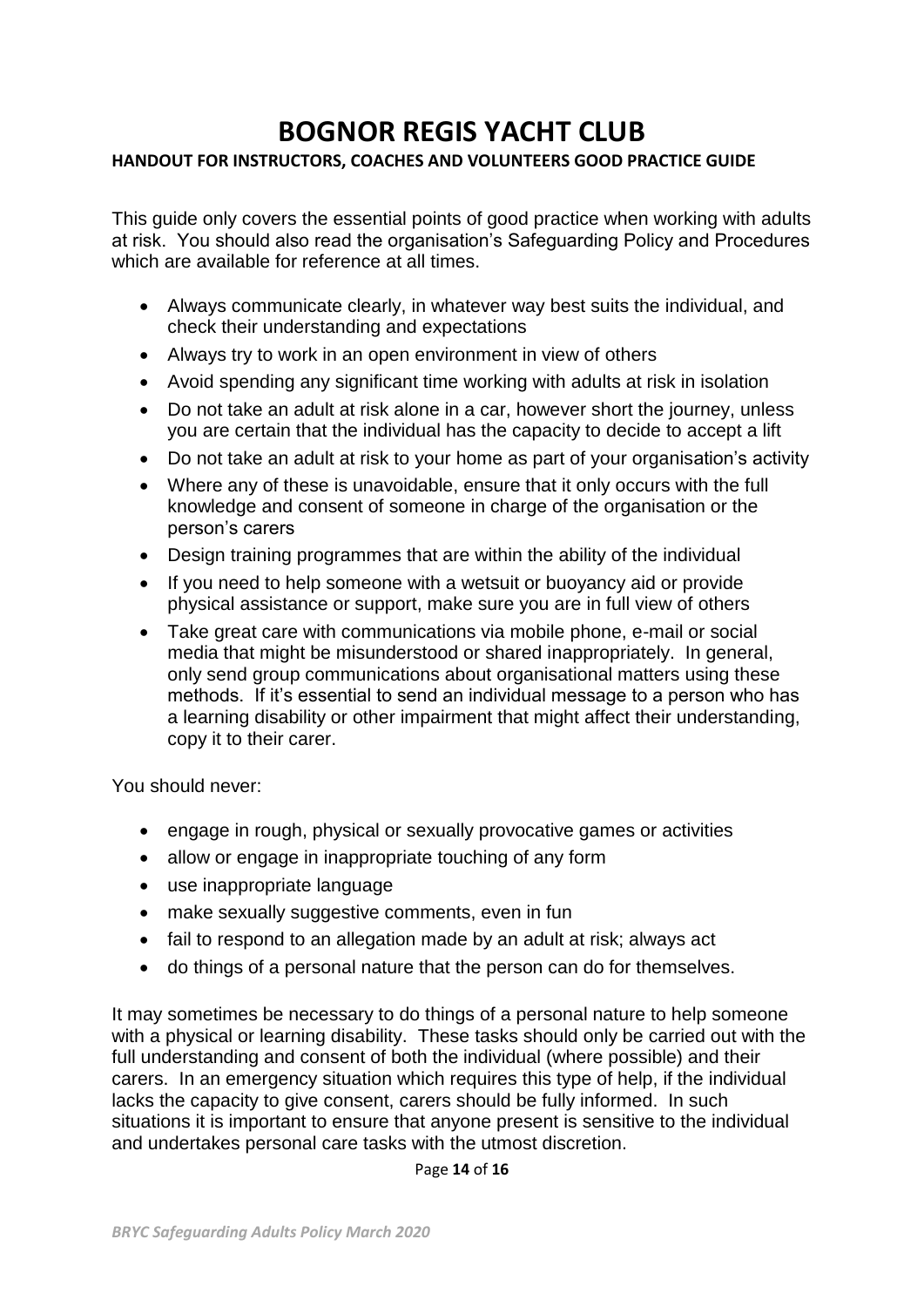#### **Self-declaration form**

Revised April 2018

#### **Private and Confidential**

#### **Self-declaration form for roles involving contact with children and adults at risk**

Bognor Regis Yacht Club is committed to safeguarding adults at risk taking part in its activities from physical, sexual, psychological, emotional or financial harm or neglect. As part of our Safeguarding policy, we require applicants for posts involving contact with adults at risk to complete this selfdeclaration form.

If your role will involve regular or frequent contact with or responsibility for children or adults at risk you may also be required to provide a valid Enhanced Criminal Records Disclosure, with Barred List check if relevant Having a criminal record will not necessarily bar you from working with us. This will depend on the nature of the position and the circumstances and background of your offences.

All information will be treated as confidential and managed in accordance with our Data Privacy Policy and current data protection legislation and guidance.

**Name** …………………………………………………………………………………………..

**1. Have you ever been known to any Children's Services Department as being an actual or potential risk to children?**

YES / NO **If yes, please supply details.**

2. **Have you ever been the subject of any disciplinary investigation and/or sanction by any organisation due to concerns about your behaviour towards children?**

YES / NO **If yes, please supply details.**

**1. Have you ever been known to any Adult Services Department as being an actual or potential risk to adults at risk?**

YES / NO **If yes, please supply details.**

2. **Have you ever been the subject of any disciplinary investigation and/or sanction by any organisation due to concerns about your behaviour towards adults at risk?**

YES / NO **If yes, please supply details.**

**Declaration** 

I declare that to the best of my knowledge the information given above is correct and understand that any misleading statements or deliberate omission may be sufficient grounds for disciplinary action and/or the withdrawal of my appointment.

If required I agree to provide a valid Criminal Records Disclosure.

Page **15** of **16**